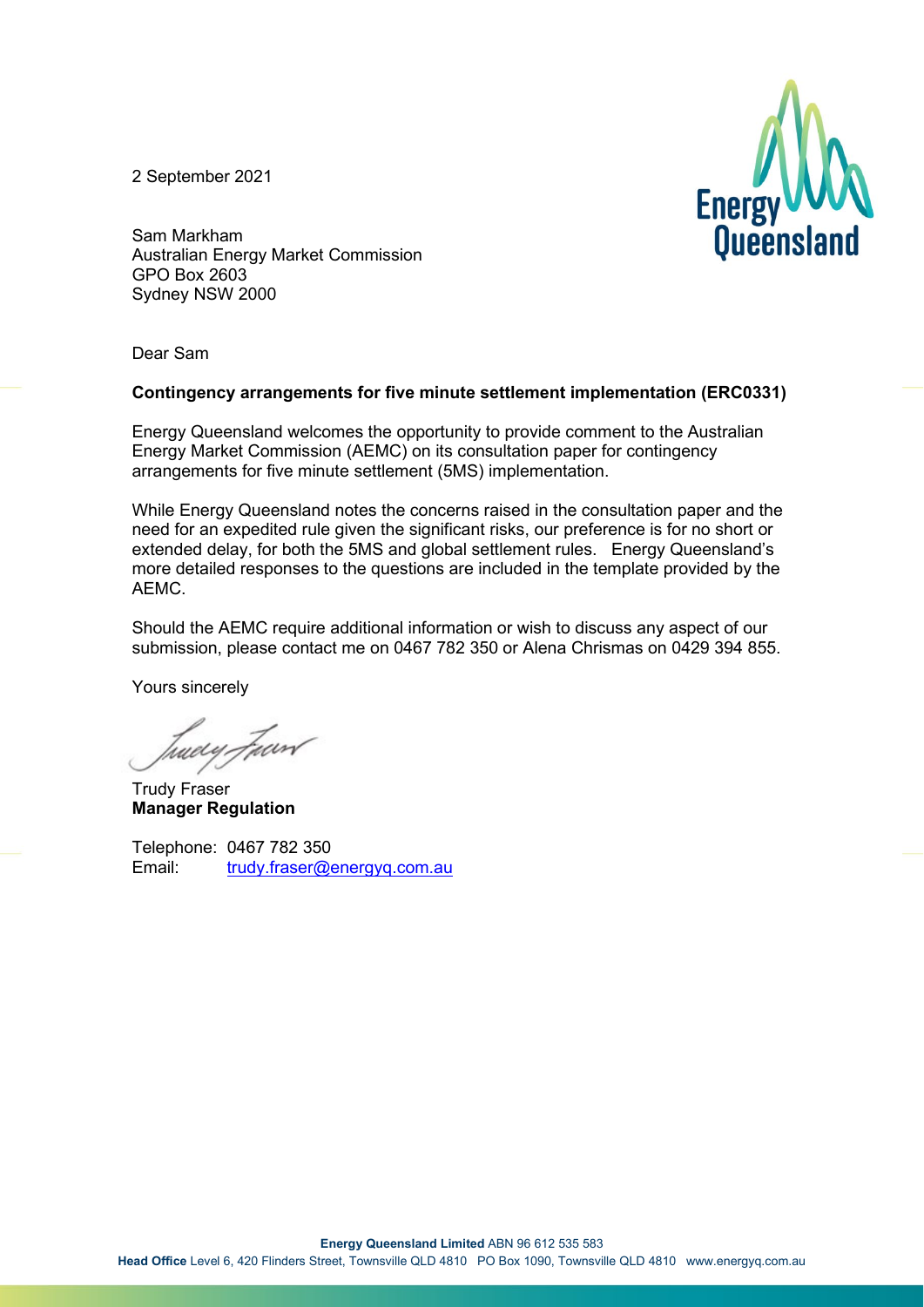

# **Contingency arrangements for five minute settlement implementation**

# STAKEHOLDER FEEDBACK TEMPLATE

The template below has been developed to enable stakeholders to provide their feedback on the questions posed in this paper and any other issues that they would like to provide feedback on. The AEMC encourages stakeholders to use this template to assist it to consider the views expressed by stakeholders on each issue. Stakeholders should not feel obliged to answer each question, but rather address those issues of particular interest or concern. Further context for the questions can be found in the consultation paper. Stakeholders are also encouraged to provide evidence to support claims where possible.

#### **SUBMITTER DETAILS**

**ORGANISATION: Energy Queensland CONTACT NAME: Alena Chrismas EMAIL: alena.chrismas@energyq.com.au PHONE: 0429 394 855**

**| 1**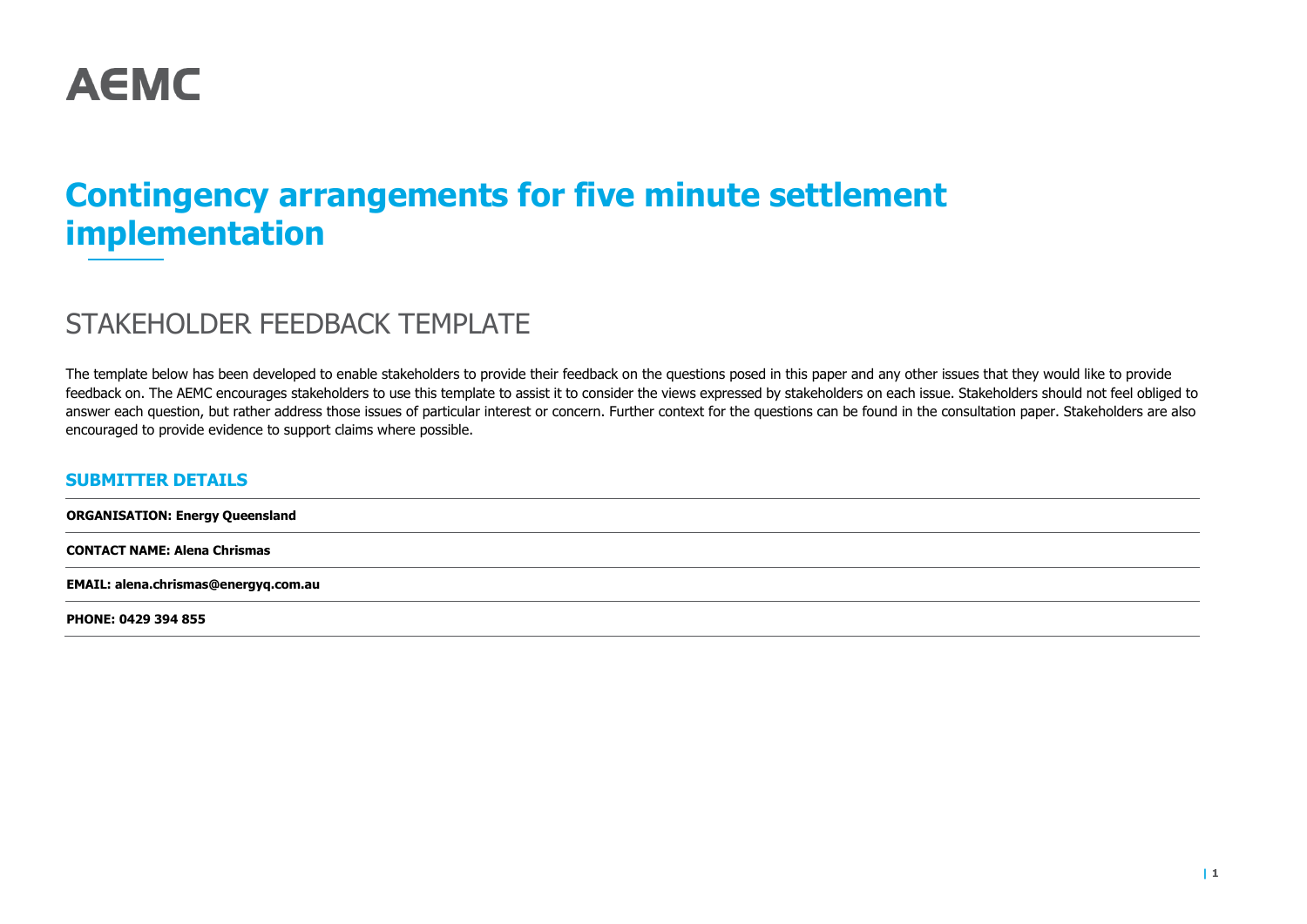# **CHAPTER 4** – SECTION 4.1 – CONTINGENCY PLANNING AND READINESS CAPABILITY

#### **Question 1 – Contingency planning and readiness capability**

| a) Are there any other issue(s), in addition to AEMO's<br>market start notice, the Commission should<br>consider for any potential delay to commencement<br>of 5MS and GS soft start? If so, what issue(s) and<br>whv? | The continued uncertainty of whether or not there will be a delay, the date of the delay and impacts to other AEMO reforms<br>makes it very challenging for participants to plan internal programs of work and undertake business-as-usual activities. This<br>uncertainty could have significant cost implications to participants. |
|------------------------------------------------------------------------------------------------------------------------------------------------------------------------------------------------------------------------|--------------------------------------------------------------------------------------------------------------------------------------------------------------------------------------------------------------------------------------------------------------------------------------------------------------------------------------|
|------------------------------------------------------------------------------------------------------------------------------------------------------------------------------------------------------------------------|--------------------------------------------------------------------------------------------------------------------------------------------------------------------------------------------------------------------------------------------------------------------------------------------------------------------------------------|

# **CHAPTER 4** – SECTION 4.2 – KEY TRADE-OFFS FOR AN 'EXTENDED DELAY'

#### **Question 2 – Extended delay options**

| a) If an 'extended delay' to 5MS and GS is required,<br>do you have a preference between commencing on<br>1 February 2022 or 1 April 2022? If so, which date<br>and why? | Energy Queensland does not support a short or extended delay. We consider that the effective date of 1 October 2021 should<br>remain. However, if this is not possible, then our preference is for it to commence as early as possible in 2022 to minimise<br>potential cost and resource impacts, including any other consequential impacts triggered as result of the delay. Furthermore,<br>Energy Queensland has significant transformation activities due by 1 July 2022. As such, a late extended delay will impact the<br>delivery of these activities. |
|--------------------------------------------------------------------------------------------------------------------------------------------------------------------------|----------------------------------------------------------------------------------------------------------------------------------------------------------------------------------------------------------------------------------------------------------------------------------------------------------------------------------------------------------------------------------------------------------------------------------------------------------------------------------------------------------------------------------------------------------------|
|--------------------------------------------------------------------------------------------------------------------------------------------------------------------------|----------------------------------------------------------------------------------------------------------------------------------------------------------------------------------------------------------------------------------------------------------------------------------------------------------------------------------------------------------------------------------------------------------------------------------------------------------------------------------------------------------------------------------------------------------------|

#### **Question 3 – Industry implementation costs**

| a) If an extended delay is needed, what is the<br>estimated difference in costs to your organisation<br>between 5MS and GS soft start commencing on 1<br>February 2022 or 1 April 2022? | For Energy Queensland's distributors, Energex and Ergon Energy, the estimated costs associated with a delay is approximately<br>\$400-500,000. In addition, with an extended delay, it is expected there will be additional costs associated with re-instating<br>project team members and vendors which cannot be quantified in this short period. Energy Queensland's, contestable<br>business Yurika, estimates that in the event of an extended delay, its additional costs are approximately \$780,000 for a 1<br>February 2022 start and \$1,300,000 for a 1 April 2022 start. These industry costs are material and shouldn't be overlooked. |
|-----------------------------------------------------------------------------------------------------------------------------------------------------------------------------------------|-----------------------------------------------------------------------------------------------------------------------------------------------------------------------------------------------------------------------------------------------------------------------------------------------------------------------------------------------------------------------------------------------------------------------------------------------------------------------------------------------------------------------------------------------------------------------------------------------------------------------------------------------------|
|                                                                                                                                                                                         | Furthermore, Energy Queensland anticipates there are other unquantified indirect costs that an extended delay will impact on<br>other business initiatives, such as our Transformation ICT Project and business-as-usual operations.                                                                                                                                                                                                                                                                                                                                                                                                                |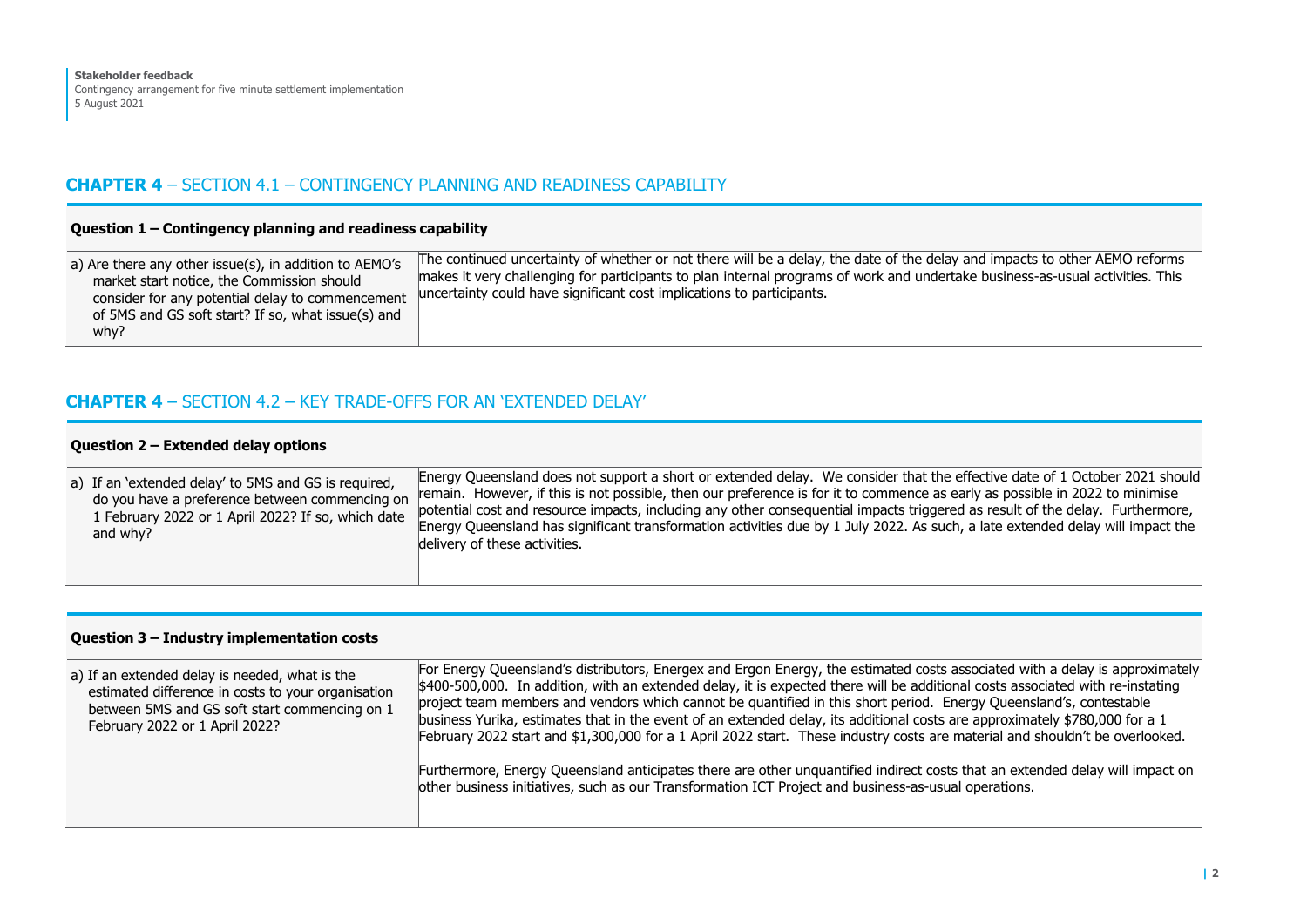## **Question 4 – Financial contract market implications**

| a) If there is a delay to the commencement of 5MS,<br>would you prefer the new commencement of 5MS to<br>be mid-quarter or the start of quarter? How<br>important is this relative to other issues considered? | Energy Queensland has no comments. |
|----------------------------------------------------------------------------------------------------------------------------------------------------------------------------------------------------------------|------------------------------------|
| b) If an extended delay is needed, are there other<br>contract market issues the Commission should<br>consider when deciding between 1 February or 1<br>April? Please explain and provide evidence.            | Energy Queensland has no comments. |
| c) What are the estimated legal costs associated with<br>re-negotiating contracts?                                                                                                                             | Energy Queensland has no comments. |

| Question 5 - Summer implementation                                                                   |                                                                                                                                                                                                                                                                                                                                                                                             |
|------------------------------------------------------------------------------------------------------|---------------------------------------------------------------------------------------------------------------------------------------------------------------------------------------------------------------------------------------------------------------------------------------------------------------------------------------------------------------------------------------------|
| a) Would the commencement of 5MS and GS soft-start<br>on 1 February 2022 be considered high risk for | Energex and Ergon Energy summer period is from December to March each year. Both distributors consider there may be a<br>risk if defects are identified during this period, and therefore, resources may not be available to assist. Equally, a change<br>implementation given the additional risks of summer freeze may be in place prohibiting production changes to be made if required. |
| operations for your business or the market as a<br>whole? Please explain and provide evidence.       | Yurika Metering intends to deploy the 5MS, GS, R39_p1 and WDRM capability prior to 1 October 2021. Notwithstanding that<br>they are on track, there are a number of activities that need to occur on or prior to the rule commencement date. However,<br>these would need to be re-assessed at the time if there are any significant storm events.                                          |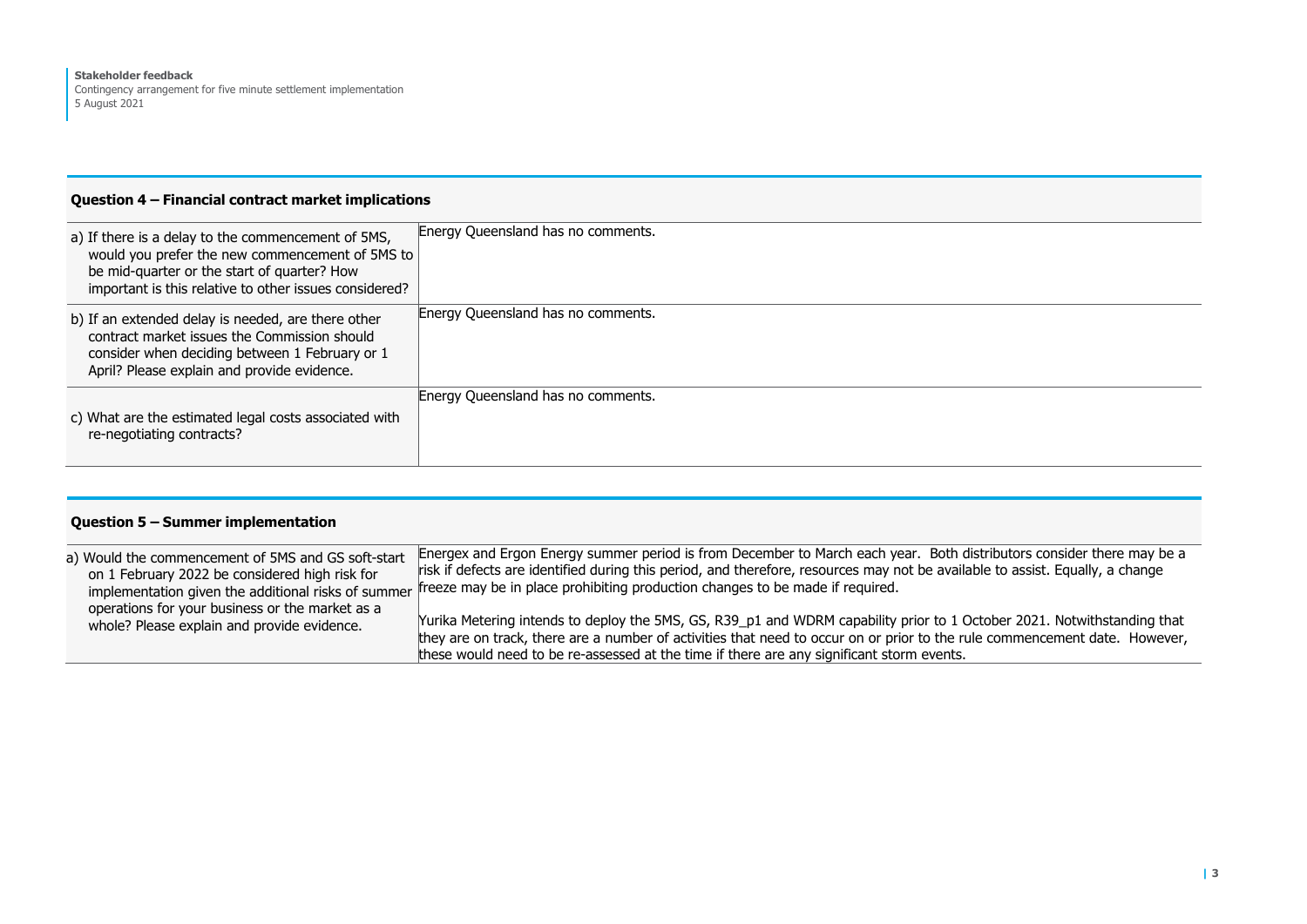#### **Question 6 – Delayed benefits**

| a) If an extended delay is needed, to what extent<br>would commencing 5MS and GS on 1 February or 1<br>April 2022 delay the realisation of benefits for<br>individual participants or the industry as a whole?<br>Please quantify and provide evidence. | Energex and Ergon Energy's benefits from 5MS and GS are realised as part of the post-transitional market transactions that<br>can occur, primarily for NCONUML. As such, delaying the 5MS start and GS soft start will not have any impact on this benefit<br>realisation. |
|---------------------------------------------------------------------------------------------------------------------------------------------------------------------------------------------------------------------------------------------------------|----------------------------------------------------------------------------------------------------------------------------------------------------------------------------------------------------------------------------------------------------------------------------|
|---------------------------------------------------------------------------------------------------------------------------------------------------------------------------------------------------------------------------------------------------------|----------------------------------------------------------------------------------------------------------------------------------------------------------------------------------------------------------------------------------------------------------------------------|

# **CHAPTER 4** – SECTION 4.3 – IMPLICATIONS FOR GLOBAL SETTLEMENTS, WHOLESALE DEMAND RESPONSE MECHANISM AND OTHER REFORMS

## **Question 7 – Implications for Global Settlements, Wholesale Demand Response Mechanism and other reforms**

| a) If there is a delay to the start date of 5MS and GS<br>soft start, AEMO proposes a minimum period of 5<br>months between GS soft start and GS financial start.<br>Are there any issues with this transitional period?                                                                | Energy Queensland has no comments.                                                                                                                                                                                                                                                                                                                                                                                                                                                                      |
|-----------------------------------------------------------------------------------------------------------------------------------------------------------------------------------------------------------------------------------------------------------------------------------------|---------------------------------------------------------------------------------------------------------------------------------------------------------------------------------------------------------------------------------------------------------------------------------------------------------------------------------------------------------------------------------------------------------------------------------------------------------------------------------------------------------|
| b) If there is a delay to GS financial start, should there<br>be an equivalent delay to the date when AEMO is<br>required to publish the UFE trends report and UFE<br>reporting guidelines? If not, why not?                                                                            | Energy Queensland has no comments.                                                                                                                                                                                                                                                                                                                                                                                                                                                                      |
| c) Are there any issues stakeholders can identify<br>related to commencing the WDRM on the same date<br>as 5MS and GS soft start? If so, what are these<br>issues and how material are they? Further, what<br>alternative date after 5MS implementation would be<br>preferred, and why? | Energy Queensland has no comments.                                                                                                                                                                                                                                                                                                                                                                                                                                                                      |
| d) Are there other impacts on other regulatory reforms<br>that should be considered?                                                                                                                                                                                                    | Energex and Ergon Energy have built capability for the customer switching reform independent to 5MS capability. As a result,<br>any delay to customer switching will:<br>Increase project delivery costs; and<br>$\bullet$<br>Delay warranty period for market start activities.<br>Equally, Energex and Ergon Energy have already commenced work on the delivery of 1 May 2022 initiatives, such as, MSATS<br>Standing Data Review, Metering Coordinator Planned Interruptions and GS GLOPOOL changes. |
|                                                                                                                                                                                                                                                                                         | In addition, any impact to the currently scheduled market start date will:<br>Increase project delivery costs<br>$\bullet$                                                                                                                                                                                                                                                                                                                                                                              |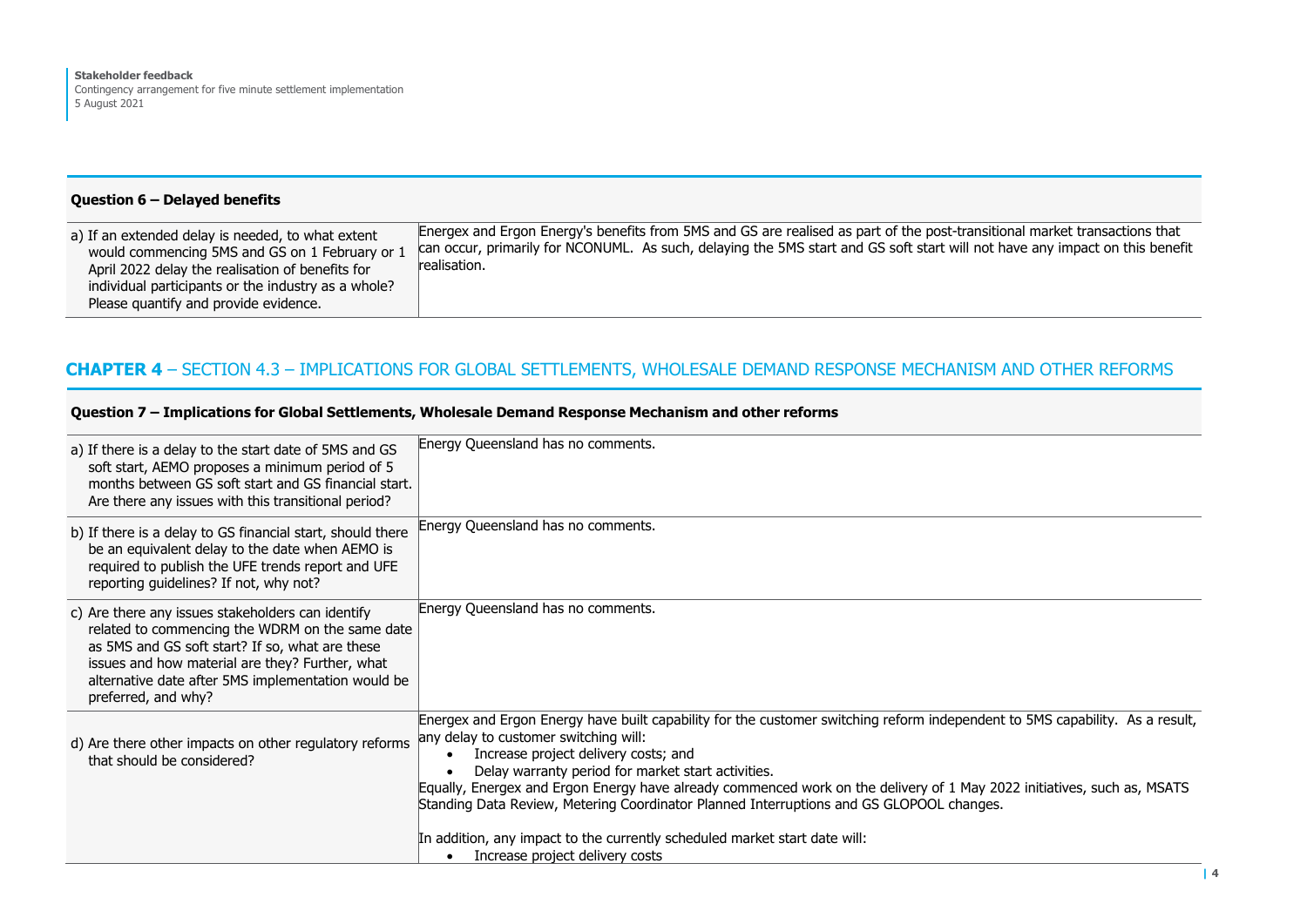#### **Stakeholder feedback** Contingency arrangement for five minute settlement implementation 5 August 2021

| Delay benefits associated with cleansing industry standing data.<br>Notwithstanding a shift of the 'go live' date from the currently scheduled 1 May 2022 initiatives which would align with Energy<br>Queensland's business transformation activities, it could create efficiencies in relation to capability deployment. However, it<br>will also increase the risk profile on the transformation project and compliance activities required to support the 'go live' date.                                                        |
|--------------------------------------------------------------------------------------------------------------------------------------------------------------------------------------------------------------------------------------------------------------------------------------------------------------------------------------------------------------------------------------------------------------------------------------------------------------------------------------------------------------------------------------|
| Similarly, Yurika, has significant internal programs of work underway and are looking to align these changes with the<br>upcoming AEMO initiatives, in particular, the MSATS Standing Data Review. This will ensure that they gain operational<br>synergies through joint planning, compliance requirements, development and testing. However, Yurika is very concerned<br>about the potential 5MS delay proposed less than 2 months before 'go live', as well as the uncertainties of the impacts to<br>these upcoming initiatives. |